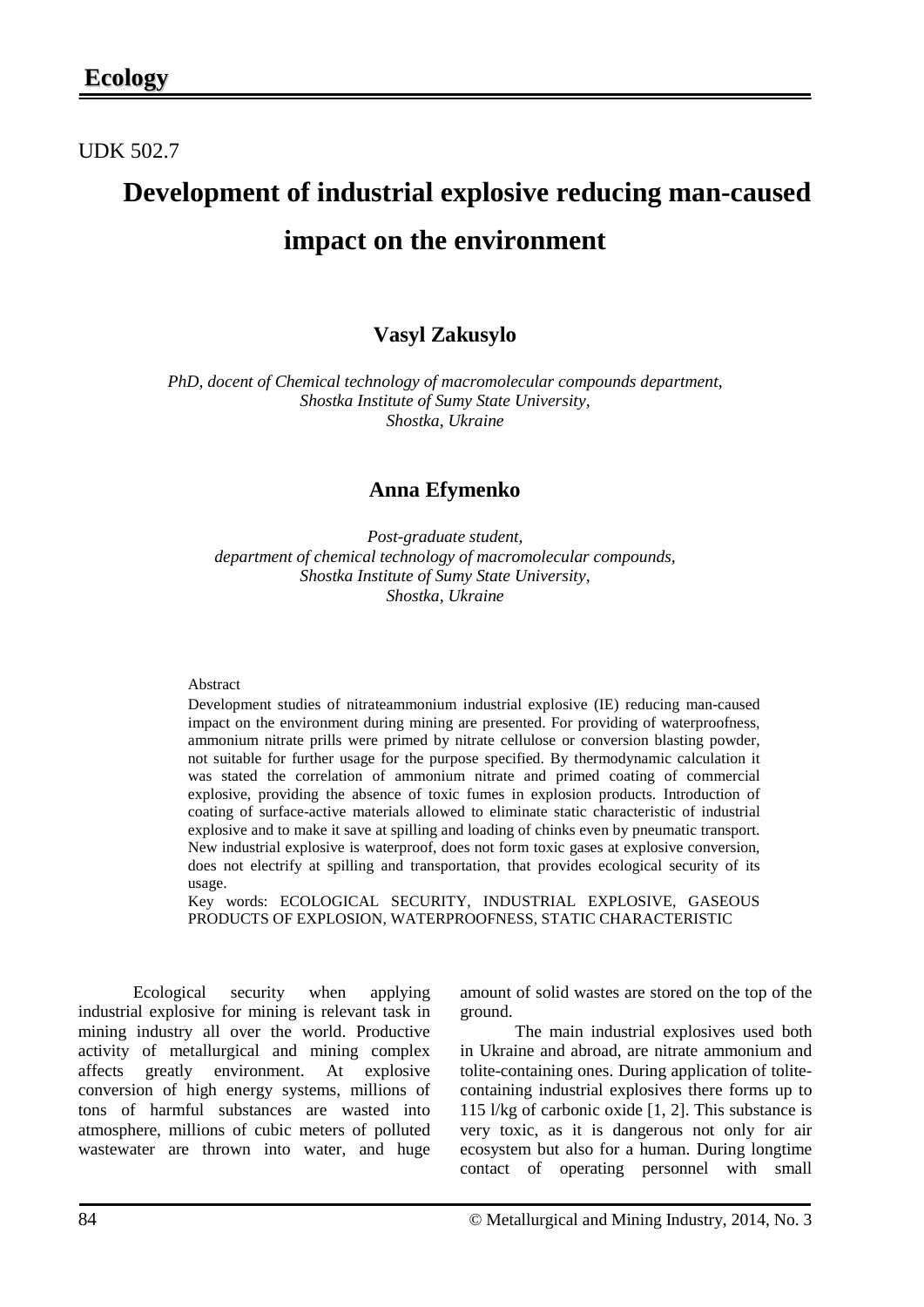concentration of carbonic oxide, poisoning is possible, which may lead to fainting. Carbonic oxide affects human's cerebral cortex, provokes irreversible nervous system disorder. Besides tolite, which is included as coating of ammonium nitrate prills, such IE as grammonite 79/21 GS is dielectric. Pneumatic loading of granulated CE, containing tolite, is followed by intensive electrification of the IE flow, herein electrostatic energy is 52.8mJ at minimum ignition energy of grammonites 1.05 mJ. That is why electrification phenomena should be considered during manufacturing and application of explosives, as it may lead to striking of spark and non-planned explosion during exploitation of IE.

Analysis of existing literary sources showed that existing industrial explosives on the base of ammonium nitrate have the following disadvantages:

-pollute the atmosphere by toxic gases exceeding the norms of ecologically permissible concentration;

- low water resistance (exept emulsive IE), which is followed by pollution of ground ecosystem by ammonium nitrates;

- low energetic characteristics;

- low chemical and physic constancy;

- granulated IE is tended to electrification, which increases the possibility of explosions during their storage, usage at transportation;

- emulsive IE is used for loading of chinks only in hot condition, that determines their usage just after manufacturing;

- granulated IE with coating is brittle, breakaway, dust, increasing man-caused load on the environment.

It is possible to create balance between ecological aspects and increased explosive characteristics of IE by means of creation of new waterproof nitrate ammonium IE, which would not have these disadvantages. That is why for environmental security, high water resistance, energetic characteristics and absence of postdetonation toxic fume and electrification during usage, security of high strength as coating of ammonium nitrate prills, high-powered material nitrate cellulose is chosen [3].

At this stage of industrial development utilization of non-effective armament [4] is fulfilled by means of outdoor burning, which is followed by emission of great amount of nitrogen oxides and carbon. Creation of IE on the base of nitrate ammonium and conversion nitrate cellulose powder explosive provides not only water resistance and high explosive characteristics but also allows to reduce man-caused load on the environment by means of processing of utilizable powders explosive into ecologically clean industrial explosive.

Researches concerning application of colloxylins, conversion pyroxiline and ballistit powders and also ballistite rocket fuel as a composite of nitrate ammonium IE are presented. For reduction of air pollution by post-detonation toxic fume of IE, system oxygen balance was preliminary calculated. For calculation of oxygen balance of the mixture, molecular number of components was calculated:

- ammonium nitrate  $(AN)$   $(NH<sub>4</sub>NO<sub>3</sub>)$ with 80 molecular number and +20% oxygen balance;
- BP NDT-3  $(C_{23.00}H_{30.00}N_{10.00}O_{34.00})$ with 990.00 molecular number and - 44% oxygen balance;

Industrial powder explosive (IPE)  $(C_6H_{7.55}N_{2.45}O_{9.9})$  with 272.25 molecular number and - 38% oxygen balance.

Composition of nitrate ammonium CE with zero oxygen balance contains: 66% AN and 34% IPE; 69% AN и 31% BP or ballistite rocket fuel RSI-12K. Industrial explosive under development is called ammoporom –W [5]. In order to determine amount of gas and thermodynamic characteristics, which is evolved during explosive conversion of IE, there were fulfilled researches in accordance with multipurpose program "Astra" – "Modeling of chemical and phase equilibrium at different temperatures" and Avakyan methodology .In the base of "Astra" program lies universal thermodynamic method for determination of characteristics of heterogenic systems balance; these systems are based on the basis of maximum entropy. The program allows to calculate the amount and composition of combustion gases. Research results are presented in the table 1.

**Table 1** thermodynamic characteristics and gas composition of IE

|                                 | $\sim$<br>ue                                      |                        |
|---------------------------------|---------------------------------------------------|------------------------|
| $\overline{\phantom{a}}$<br>.me | $- -$<br>$-W$<br>1 M L<br><b>AIODO"</b><br>,,,,,, | $-$<br>᠊᠇᠇<br>.<br>. . |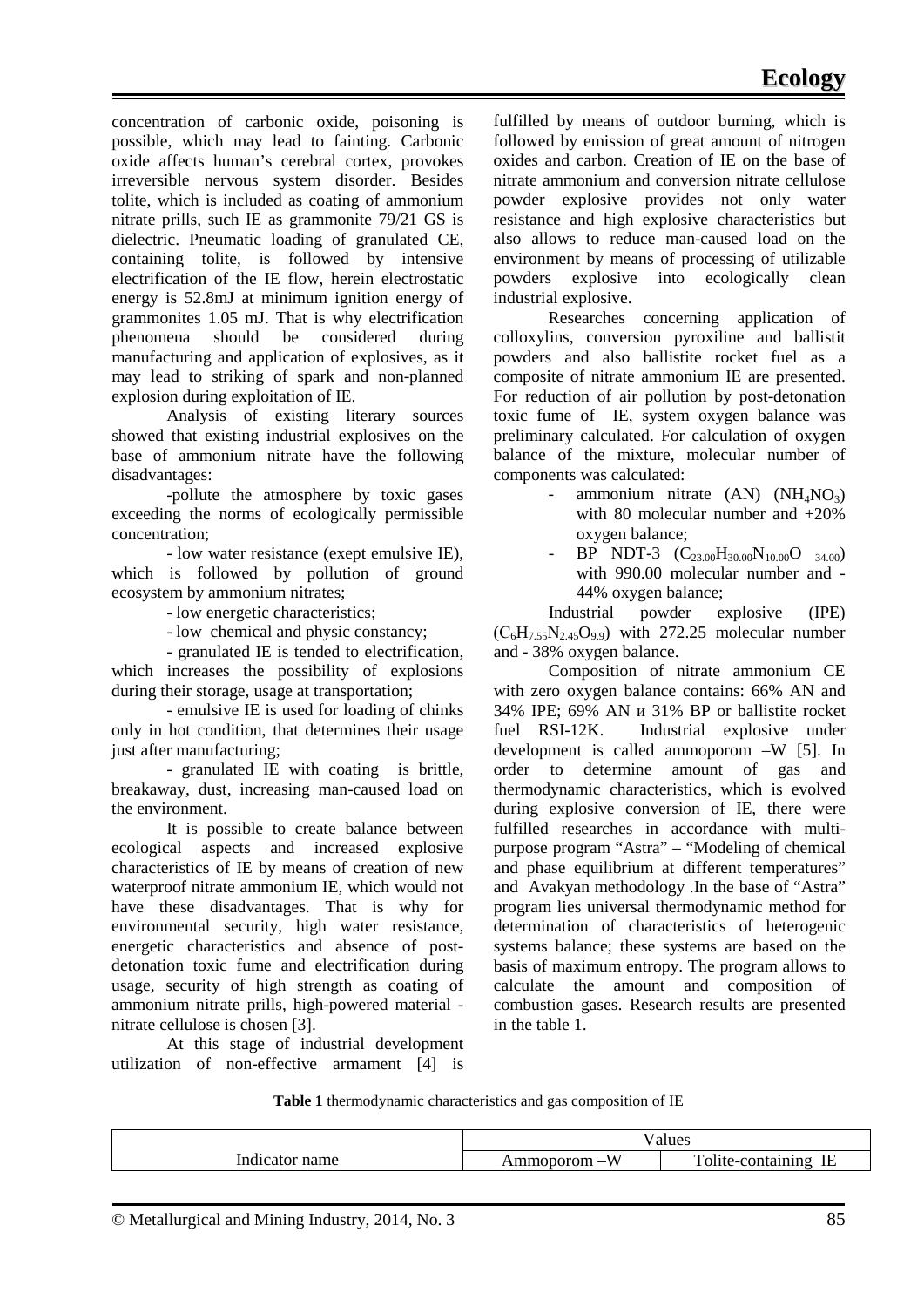# **Ecology**

| Entalpy H <sub>s</sub> , kJ/kg | 952.96                 | 44.49                |  |
|--------------------------------|------------------------|----------------------|--|
| Acidity coefficient, A         | 101.58                 | 36.36                |  |
| Coefficient of sales, K%       | 0.97                   | 0.76                 |  |
| Oxygen balance, %              | 0.91                   | $-74.01$             |  |
| Heat capacity, cal/mole        | 149.18                 | 86.68                |  |
| Explosion heat, kcal/kg        | $916 - 925$            | 985                  |  |
| Gas volume, l/kg               | $909 - 920$            | 785                  |  |
| Explosive temperature, K       | $2642 - 2705$          | 2869                 |  |
| Fougasseness, ml               | 316                    | 307                  |  |
| Detonation velocity, M/c       | 5400                   | 4250                 |  |
| Pressure Pr, $\text{kg/sm}^2$  | 59509                  | 58282                |  |
| Gas composition                | Amount of gas, mole/kg |                      |  |
|                                | Ammoporom-W            | Tolite-containing IE |  |
| $H_2O$                         | 21.91                  | 20.36                |  |
| CO <sub>2</sub>                | 5.25                   | 6.38                 |  |
| CO                             | 0.00                   | 14.78                |  |
| $\mathcal{C}$                  | 0.00                   | 14.41                |  |
| H <sub>2</sub>                 | 0.01                   | 2.66                 |  |
| $N_2$                          | 6.86                   | 10.56                |  |
| O <sub>2</sub>                 | 2.2                    | 1.91                 |  |
| $\rm NO$                       | 0.4                    | 3.06                 |  |

Calculations showed that ammoporom –W has high explosive characteristics, and also during its explosion toxic gases are not formed. Gas composition of explosion products is exposed mainly by  $H_2O$  steams,  $CO_2$  and  $N_2$  bioxyde, which are provided by zero oxygen balance.

When applying most of nitrate ammonium explosives in wet holes, there take place scavenging and accumulation of AN in subsurface water and quarry cracks, which pollute them. For lowering of man-caused impact on the environment with the help of device with fluidized bed, laquer on the base of utilized powders, saluted in acetic ether, was applied on the ammonium nitrate prills for formation of firm waterproof jacket. Physical form of commercial explosive and section of ammoporom –W granula are shown in the figure 1.



a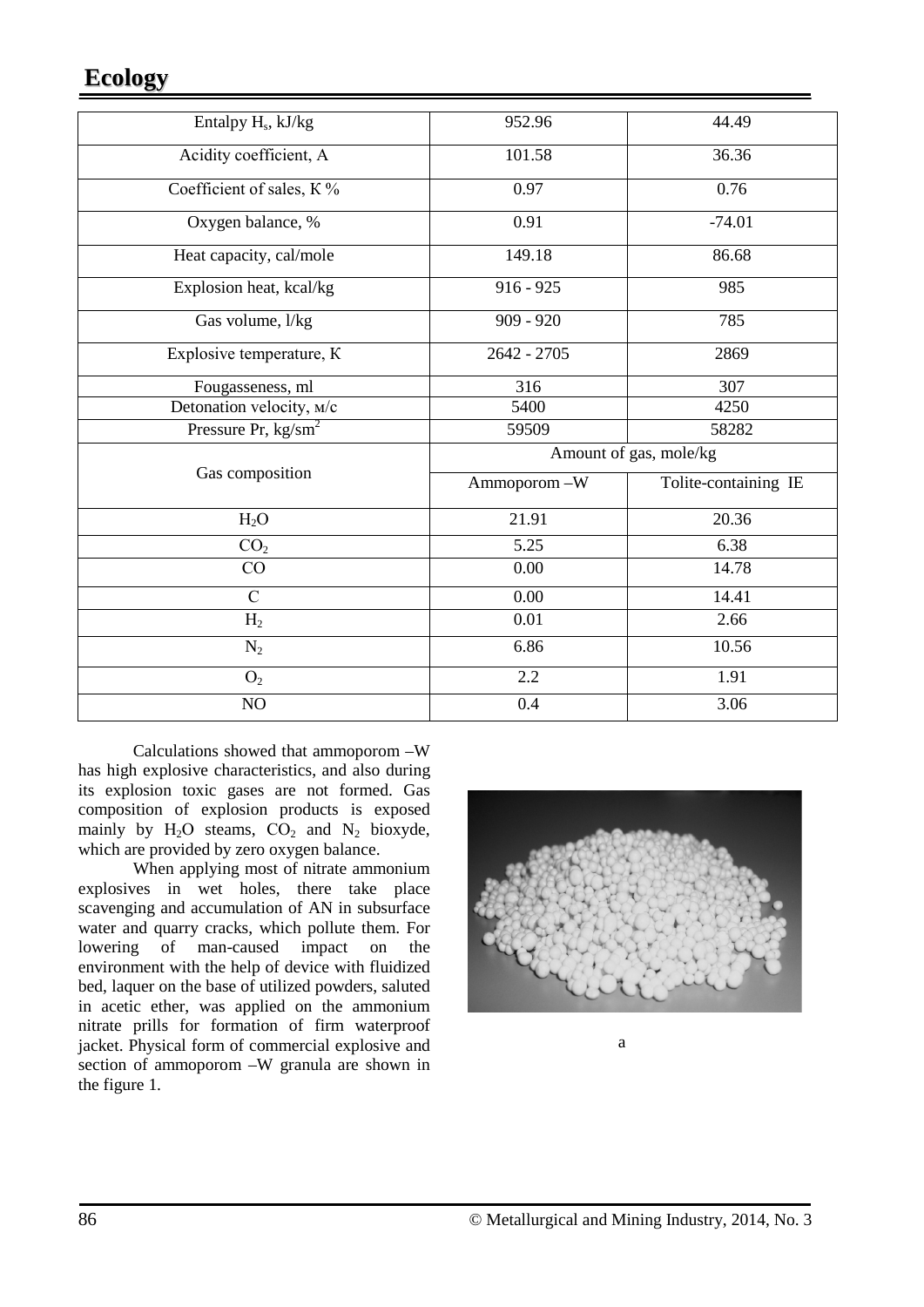

**Figure 1** Physical form of IE a; section of ammoporom  $-W$  granula,  $120<sup>x</sup>$  magnification range – b.

For determination of degree of coating water perviousness special methodology is developed [6]. This method allows to determine water resistance of films at different pressures, from air pressure to 2  $\text{kg/sm}^2$ , and also within temperatures from 18°C to 40°C. This is connected with the necessity of IE application in underground conditions, where increased temperatures and pressures are possible. Increased pressure imitates water flowage.

Research of characteristics of coating on the AN granules is complicated. That is why at technological mode of IE production, nitrate rayon laquer was applied on the glass or plastic plates in order to get the film in the form of sheet material. For reliability of data, density of coating and film was determined. Density of nitrate rayon film and IE coating, which was determined by volumeweight method, was similar and made  $1.46 (+0.01)$  $g/\text{sm}^3$ .

Research results represented in the form of characteristic curves in the figure 2.



**Figure 2** Dependence of water resistance of nitrate rayon film on holding time in the water:  $\blacksquare$  – at atmospheric pressure and temperature 18°C;  $\bullet$  – at atmospheric pressure and temperature 40 $\degree$ C;  $\triangle$  – at pressure 1.5 kg/sm<sup>2</sup> and temperature 18<sup>o</sup>C.

It follows from the figure 2 that increase of the temperature and pressure contributes acceleration of diffusion processes of water molecules penetration through nitrate rayon film.

 Operating IE grammonite 79/21 GS has coating on the base of tolite with low strength characteristics, up to  $1.2 \text{ kg/sm}^2$ . Coating may

crack when granules contact with each other, also destroy and peel while exploitation, these provokes man made danger while application of grammonite 79/21, considering its high static characteristic. Nitrate rayon coating ammoporom –W has the strength up to 20  $\text{kg/sm}^2$ , that is why it is not destroyed.